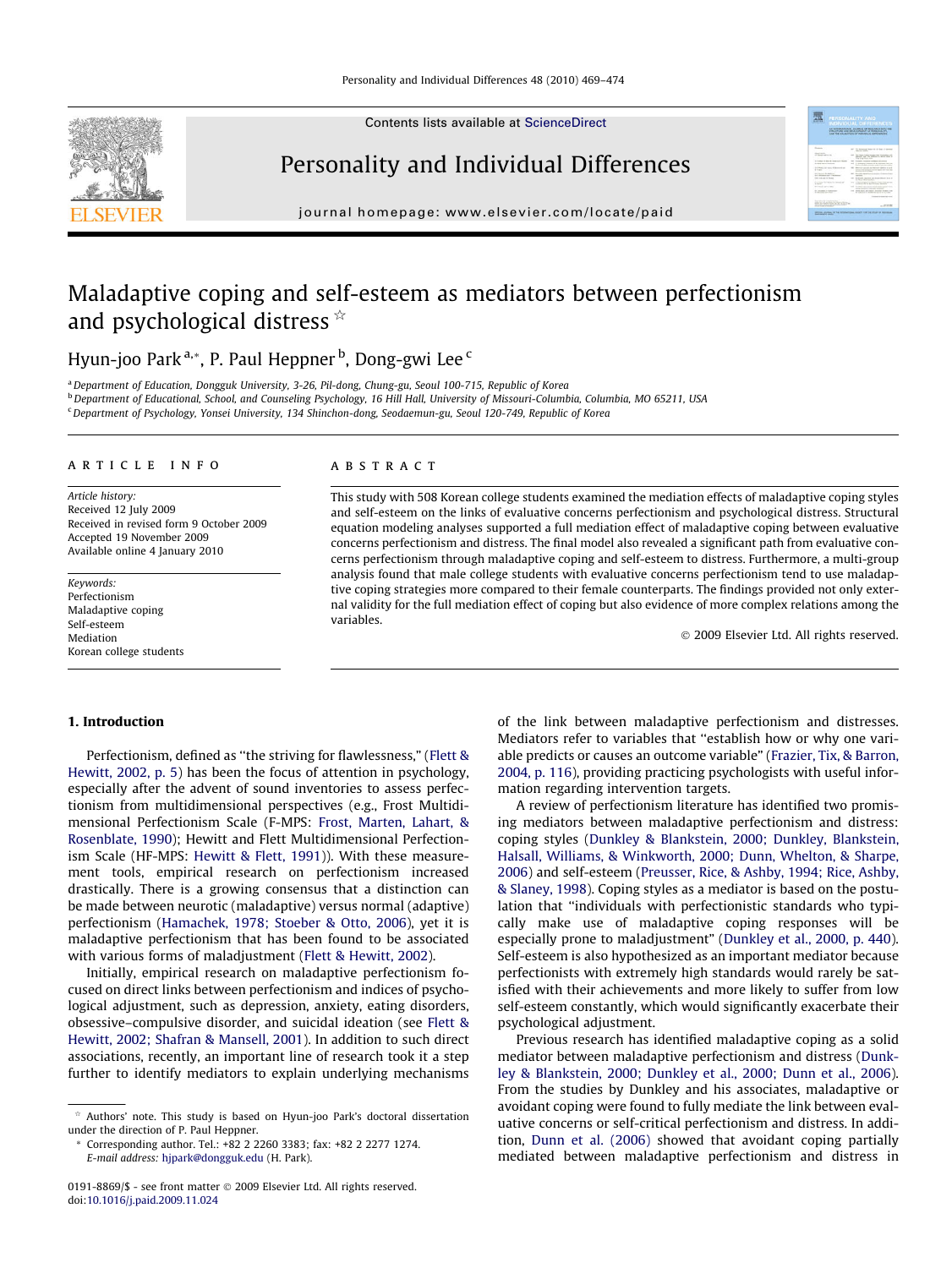Canadian university professors. Self-esteem has also been found to play a significant mediating role between perfectionism and distress ([Preusser et al., 1994; Rice et al., 1998](#page--1-0)). [Preusser et al.](#page--1-0) [\(1994\)](#page--1-0) reported that self-esteem was a significant mediator between Socially Prescribed Perfectionism from the HF-MPS and depression for men and women as well as Self-Oriented Perfectionism from the HF-MPS and depression only for women. Similarly, [Rice et al. \(1998\)](#page--1-0) identified a significant mediating role of self-esteem between maladaptive perfectionism and depression.

Although previous research on mediating effects of maladaptive coping and self-esteem has provided insight into underlying mechanisms to elucidate the relationship between perfectionism and maladjustment, some further areas of investigation can be explored. First, testing the concurrent mediating effects of maladaptive coping styles and self-esteem, which has been examined separately, would extend our comprehensive understanding of the mechanism whereby perfectionism and maladjustment are connected. Second, the coping measures used in the previous research [Coping Inventory for Stressful Situations [\(Endler & Parker,](#page--1-0) [1990\)](#page--1-0); the COPE inventory [\(Carver, Scheier, & Weintraub, 1989\)](#page--1-0)] have been criticized because some items are confounded with distress symptoms [\(Stanton, Danoff-Burg, Cameron, & Ellis, 1994\)](#page--1-0). Moreover, an important aspect of coping, such as the effectiveness of coping effort ([Heppner, Cook, Wright, & Johnson, 1995\)](#page--1-0), was not considered. Third, only depression was utilized as a criterion variable in the studies testing the mediating role of self-esteem; examining the mediating effect with other maladjustments, such as general distress and interpersonal difficulties, would provide valuable information. Lastly, a notable limitation in the perfectionism literature is that the majority of the studies were conducted within Western countries. Researchers have consistently called for the need to investigate the construct of perfectionism and to test the generalizability of the findings to other cultures, such as Asian cultures (e.g., [Castro & Rice, 2003; Preusser et al., 1994](#page--1-0)). Thus, testing the mediation models in Asian culture would provide meaningful evidence for the external validity. Taken together, the present study tested the mediation effects of both maladaptive coping styles and self-esteem between evaluative concerns perfectionism and distress in Korean college students.

## 2. Method

# 2.1. Participants and procedure

Participants were 522 college students in two large universities in South Korea. Data from 508 students were used after data screening procedures. About half of the participants were males  $(n = 272, 54%)$ , and participants' mean age was 20.56 years  $(SD = 2.19)$ . Data collection was carried out via the Internet. The instructors explained the purpose of the study as well as participants' rights in the classes, and students who were interested in participating were informed of a World-Wide Web address where they could access the online survey. In the online survey, informed consent information was provided, and participants' consents were obtained by clicking ''I agree".

## 2.2. Instruments

All the instruments except for the Rosenberg Self-Esteem were translated into Korean. First, the English versions were translated into Korean by the first author who was fluent both in Korean and English. Second, the third author, who is also bilingual both in Korean and English, back-translated the translated versions into English. Third, two American professors in psychology compared and reviewed the original English versions with the back-translated versions and noted any discrepancies. Fourth, based on the reviews, translation and back translation procedures were repeated until every party agreed with the equivalence of the Korean and English versions.

Frost Multidimensional Perfectionism Scale (F-MPS; [Frost et al.,](#page--1-0) [1990](#page--1-0)). The F-MPS is a 35-item self-assessment measure of perfectionism. Each item is rated on a 5-point Likert-type scale from ''1 = strongly disagree" to ''5 = strongly agree." The F-MPS consists of six subscales: Concern over Mistakes (CM), Personal Standards, Parental Expectations, Parental Criticism, Doubts about Actions (DA), and Organization. The scale was reported to have acceptable reliability and validity estimates [\(Enns & Cox, 2002](#page--1-0)). The current study utilized the CM and DA subscales to represent the evaluative concerns perfectionism in accordance with the previous research findings (e.g., [Dunkley et al., 2000; Dunn et al., 2006](#page--1-0)). In this study, the Cronbach alphas for these two subscales were .86 (CM) and .67 (DA).

Problem-Focused Style of Coping (PF-SOC; Heppner et [al., 1995](#page--1-0)). The PF-SOC is an 18-item inventory to measure individuals' problem-focused activities related to progress toward resolving problems. Items are rated on a 5-point Likert-type scale from "1 = almost never" to "5 = almost all of the time." The PF-SOC consists of Reflective style, Suppressive style, and Reactive style, reflecting different dispositional problem-resolution styles. Higher scores on each subscale indicate greater utilization of each style. The reliability and validity estimates of the PF-SOC were reported in [Heppner et al. \(1995\)](#page--1-0). In this study, the Suppressive and the Reactive styles were selected to represent the maladaptive coping construct [\(Wei, Heppner, Russell, & Young, 2006](#page--1-0)). The Cronbach alpha coefficients were .75 (Suppressive) and .61 (Reactive) in this study.

Rosenberg Self-Esteem (RSE; [Rosenberg, 1965](#page--1-0)). The RSE is a widely-used 10-item scale designed to assess individuals' global self-esteem. Items are rated on a 4-point Likert scale from strongly agree to strongly disagree. The psychometric properties of the RSE have been reported [\(Corwyn, 2000](#page--1-0)). A translated version by [Chun](#page--1-0) [\(1974\)](#page--1-0) was used. In this study, the Cronbach alpha coefficient for the RSE was .82.

Brief Symptom Inventory (BSI; [Derogatis & Spencer, 1982](#page--1-0)). The BSI is a 53-item self-report symptom inventory. Each symptom is rated according to the amount of distress experienced, from 0 (not at all) to 4 (extremely). Scores are obtained on nine dimensions (e.g., depression, anxiety, somatization) and on the Global Severity Index (GSI), which is considered the best single indicator of the participants' level of distress ([Derogatis, 1993\)](#page--1-0). The present study utilized the GSI as an indicator of the psychological distress construct. [Derogatis and Spencer \(1982\)](#page--1-0) reported evidence for the psychometric properties of the BSI. In this study, the Cronbach alpha for the Korean version of the BSI items was .97.

Inventory of Interpersonal Problems-Short Circumplex Form (IIP-SC; [Soldz, Budman, Demby, & Merry, 1995](#page--1-0)). The IIP-SC contains 32 6-point Likert-type items ( $0 = not$  at all to  $5 =$  extremely) and measures individuals' level of interpersonal difficulties. Acceptable internal consistency estimates of the IIP-SC have been reported ([Soldz et al., 1995\)](#page--1-0). In this study, the Cronbach alpha coefficient for the IIP-SC was .87.

### 3. Results

#### 3.1. Measurement model

The analysis of the mediation effects followed the two-step procedure recommended by [Anderson and Gerbing \(1988\).](#page--1-0) First, the measurement model was tested to assess the extent to which each of the four latent variables was represented by its indicators. Once